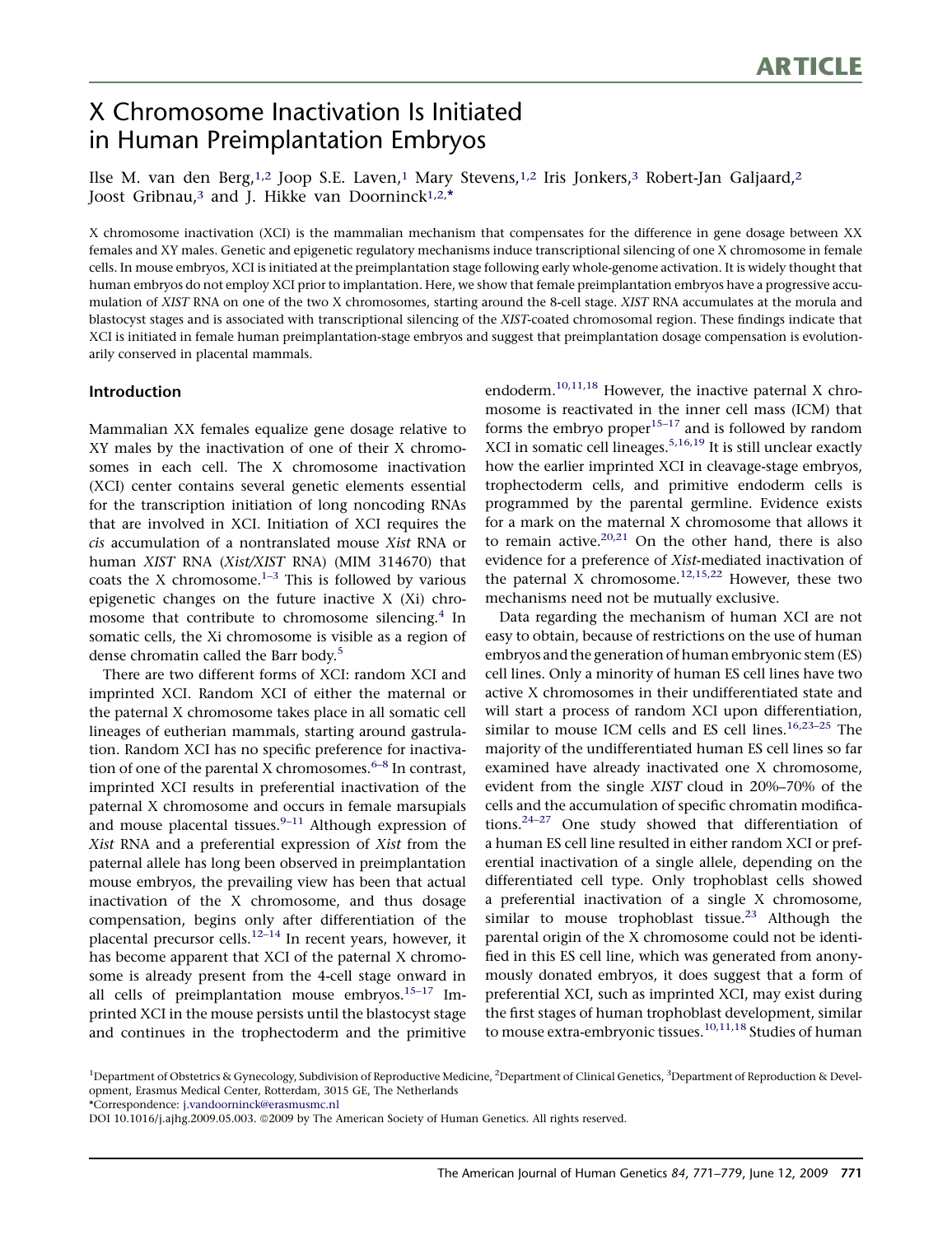placental tissue have shown a variety of patterns of XCI. Some reports describe preferential expression from the maternal X chromosome, similar to mice, suggesting conservation of imprinted XCI.[28–31](#page-7-0) However, other papers report a random XCI or an XCI moderately skewed in favor of an inactive paternal X chromosome.<sup>[32–36](#page-7-0)</sup> If imprinted XCI occurs in humans, it is possible that human trophoblasts gradually lose their imprint and perform random XCI at later stages, as has been demonstrated in vitro.<sup>[37,38](#page-7-0)</sup> This may result in an XCI pattern skewed toward an inactivated paternal X chromosome, which would explain the mixed results observed in the analysis of placentas.<sup>[28–36](#page-7-0)</sup>

Defects in dosage compensation prior to implantation of the embryo lead to abnormal development in a majority of the embryos and early lethality, as demonstrated by analysis of parthenogenetic mouse embryos that have two maternal genomes[.13,39](#page-6-0) Similarly, female mutant embryos that inherit a paternal X chromosome with a deletion of the Xist gene are not able to inactivate this X chromosome, resulting in two active X chromosomes and early lethality.  $40,41$ 

Previous studies using PCR analysis of human preimplantation embryos detected XIST expression both in  $f$ emale and in male embryos.<sup>[42,43](#page-7-0)</sup> Because female-specific XIST expression was not detected, it was concluded that XIST RNA was not functional at this stage of development and that dosage compensation was not initiated in human preimplantation embryos.<sup>[42,43](#page-7-0)</sup> However, in mice, a brief "pinpoint" expression of Xist from both the paternal and the maternal X chromosome was later reported in male and female preimplantation embryos.<sup>[17,19,44,45](#page-6-0)</sup> The initial Xist expression on the maternal X chromosome subsequently disappears while the Xist expression from the paternal X chromosome accumulates in female preimplantation embryos to coat the future Xi chromosome.<sup>17,44-46</sup> Similar pinpoint signals are also observed during the onset of random XCI in male and female ES cells.<sup>17,19,46</sup> Thus, the XIST expression previously reported in male human embryos could be attributable to a brief window of expression of XIST from the paternal X chromosome and does not exclude XCI in female embryos.

We therefore decided to reinvestigate XCI in human preimplantation embryos at the single-cell level to analyze XIST RNA localization and the transcriptional and epigenetic features of XCI.

# Material and Methods

# Collection of Surplus Embryos and Cryopreserved Embryos Donated for Research

Ovarian stimulation, oocyte retrieval, and in vitro fertilization (IVF) and/or intracytoplasmic sperm injection (ICSI) procedures were performed as described previously. $47$  This study was approved by the Dutch Central Committee on Research Involving Human Subjects (CCMO, NL11448) and the local ethics review committee of the Erasmus Medical Center Hospital (MEC 2007-130).Written consent was obtained from the couples for confirmation that the surplus or cryopreserved embryos could be used for research purposes.

## RNA FISH, DNA FISH, and Immunofluorescence

Immunofluorescence followed by RNA and/or DNA fluorescence in situ hybridization (FISH) was performed as described previ-ously,<sup>[17](#page-6-0)</sup> with some modifications. The zona pellucida of fresh or thawed cryopreserved embryos was removed with 0.05% pronase (Sigma Aldrich) in calcium- and magnesium-free medium (G-PGD, Vitrolife, Kungsbacka, Sweden). Embryos of the 8-cell and morula stage were incubated in calcium- and magnesium-free medium so that single cells could be obtained. Single cells and blastocysts were washed in phosphate-buffered saline (PBS) and fixed on slides in 1% paraformaldehyde (Sigma Aldrich) containing 0.5% Triton X-100 for 0.5–1 hr. Slides were washed with PBS and stored in 70% ethanol at -20°C. Cumulus cells and amniocytes were fixed similarly. Primary antibodies used for immunofluorescence were H3K27Me3 (Abcam, 1:50), macroH2A.1 (Upstate, 1:100), and H3K9ac (Upstate, 1:100). Secondary antibodies (Invitrogen), used at 1:250 dilutions, were as follows: goat anti-rabbit Alexa 594, goat anti-mouse Alexa 488, and goat anti-mouse Pacific Blue.

For the detection of XIST RNA, a 16.4 kb plasmid covering the complete RNA sequence of the  $XIST$  gene<sup>[48](#page-7-0)</sup> was used on nondenatured cells. Cot1 RNA detection was performed with the use of labeled Cot1 DNA (Invitrogen) as a probe. For the detection of chromosomes X, Y, and 15, the following DNA probes were used: X centromere (pBAMX5), Y chromosome heterochromatin (RPN1305X), and chromosome 15 satellite III region f (D15Z1). The Y probe occasionally produces a diffuse signal because of the highly polymorphic heterochromatin region.<sup>49</sup> Overlapping CHIC1 fosmid clones (G248P389032C3 and G248P86549C3) were located with the UCSC genome browser (UC Santa Cruz) and obtained from BACPAC Resources (Oakland). RNA and DNA FISH probes were labeled by nick translation with fluorochromes Alexa 594 and 555 (Molecular Probes, Invitrogen, Leiden, The Netherlands), diethylaminocoumarin-5-UTP (NEN Life Science Products, Boston, MA, USA), or Bio-16-dUTP (Roche). Probes were validated in cultured lymphocytes of a normal XY male. A significant distance between the signals of the X centromere probe and XIST RNA was often observed, because XIST is located 80 Mb distal to the centromere. XIST expression was detected as a pinpoint signal, a small cloud, or a full cloud. The distinction between the three was usually easy to detect. A pinpoint signal was equivalent in size and intensity to a locus-specific DNA FISH signal, a small cloud was 10–20 times the size of a pinpoint signal, and a full cloud was 100 or more times the size of a pinpoint signal.

Slides were examined with a Zeiss Axioplan 2 epifluorescence microscope equipped with appropriate filters (Chroma, Rockingham, VT, USA). Images were captured with the ISIS FISH Imaging System (MetaSystems, Altlussheim, Germany), and background correction was applied via Adobe Photoshop CS2 when necessary. For each embryo, the positions of all nuclei were mapped in detail, which allowed an accurate analysis of each nucleus. Chromosomally chaotic embryos (ascertained on the basis of chromosome X, Y, and 15 analysis) were excluded from the analysis, and mosaic embryos were included only if less than 50% of the cells were aneuploid for X and Y.

# Results

Donated cryopreserved and surplus embryos from in vitro fertilization (IVF) treatments were dissociated and fixed at the 8-cell, morula, and blastocyst stages. RNA FISH with a human XIST probe was performed for the detection of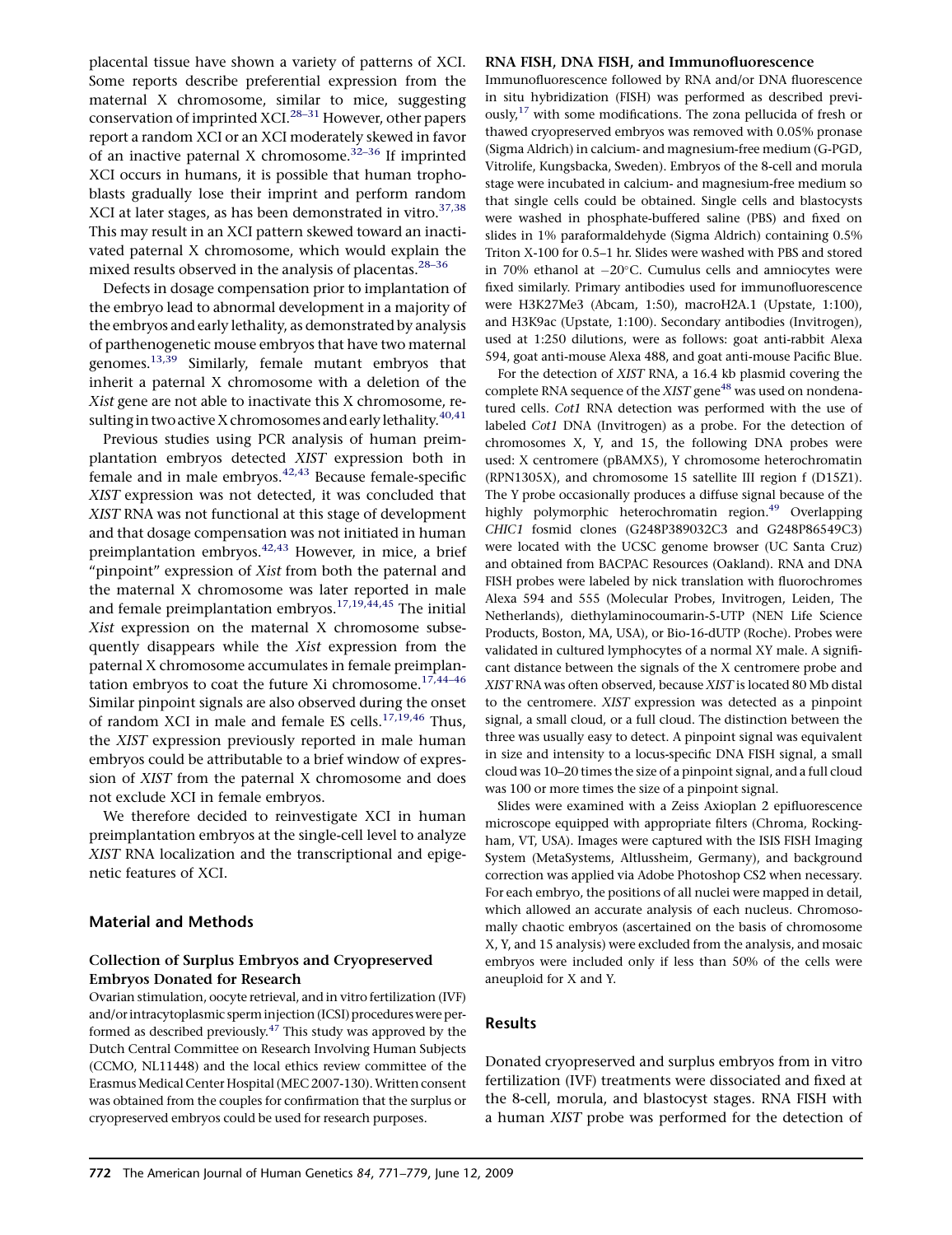<span id="page-2-0"></span>

the Xi chromosome in single cells, followed by DNA FISH with chromosome X-, Y-, and 15-specific probes for the identification of the sex and diploid status of the embryos (see [Figure S1](#page-6-0), available online).

#### XIST Expression in Early Human Embryos

Only a fraction of the blastomeres from male embryos showed XIST RNA signals. These signals were small "pinpoint"-like signals reminiscent of the expression of unstable XIST RNA.<sup>[44,46](#page-7-0)</sup> This form of XIST expression was observed mostly at the morula stage, and the pinpoints never accumulated to a ''cloud''-like signal in blastocysts, indicating the absence of XCI in male preimplantation embryos (Figures 1A–1C and Table 1). In contrast, female embryos showed a different XIST-staining pattern: the majority of cells had pinpoint signals for XIST RNA at the 8-cell stage. The XIST signal gradually accumulated to a full cloud on one of the X chromosomes at the late morula and blastocyst stages in female embryos (Figures 1D–1F). Distinct patterns of XISTexpression were observed for different developmental stages (Table 1): In 8-cell-stage embryos, 65% of the blastomeres displayed one pinpoint signal of XIST, 4% of the blastomeres had a small cloud

Figure 1. XIST Expression in Male and Female Human Preimplantation Embryos RNA and DNA FISH staining with probes detecting XIST RNA (green), the X (red) and Y (yellow) chromosome, and DAPI counterstain. Human male embryos (A–C) do not generally show XIST signals at the 8-cell stage (A) or at the morula stage (B). A minority of male cells at the morula stage show a pinpoint of XIST staining (C). Female embryos (D–F) show an XIST pinpoint in the majority of embryos at the 8-cell stage (D). Two cells at the morula stage each show a beginning cloud of XIST on one of their two X chromosomes (E). At the blastocyst stage, this has further accumulated to a full cloud on one of the two X chromosomes (F). A third diffuse red signal is an X chromosome from an adjacent cell that is in a different focal plane.

of XIST, and 19% showed two pinpoints of XIST RNA. The remaining 12% of blastomeres had no expression of XIST. In morulas, XIST expression had progressively accumulated, resulting in 49% of the cells displaying a single XISTcloud, suggesting that XCI was initiated in these cells, and 19% of the cells had a pinpoint of XIST RNA. The percentage of cells with two pinpoints was reduced from 19% at the 8-cell stage to 2% in morulas. The rest of the blastomeres had no XIST, two small clouds of XIST, or a pinpoint together with a cloud signal. Different cells of the same embryo regularly showed variable levels of XIST and distinct XIST expression patterns [\(Figure S2](#page-6-0)), similar to previous observations in mouse embryos.<sup>13,44,50,51</sup>

Blastocysts did not disaggregate well during the fixation procedure and were therefore examined as intact embryos. Nuclei that could be visualized showed a full XIST cloud in 90% of the cells (Figure 1 and Table 1). The remainder of cells either had no XIST signal or had two small cloud signals. In summary, whereas female embryos at the 8 cell stage showed a clear single pinpoint or small cloud of XIST that accumulated to a proper XIST cloud at the late morula and blastocyst stage, male embryos showed only brief expression of XIST in a minority of the cells.

|                 | Table 1. XIST Patterns in Human Embryos at Different Developmental Stages |                           |                          |                          |   |    |                          |                                                 |                           |           |
|-----------------|---------------------------------------------------------------------------|---------------------------|--------------------------|--------------------------|---|----|--------------------------|-------------------------------------------------|---------------------------|-----------|
|                 | No. of $9$<br>Embryos<br>(No. of<br>Cells)                                | XIST Pattern in º Embryos |                          |                          |   |    |                          |                                                 | XIST Pattern in ♂ Embryos |           |
| Embryo<br>Stage |                                                                           |                           |                          | $\bullet$<br>$\bullet$   |   |    |                          | No. of $\delta$<br>Embryos<br>(No. of<br>Cells) |                           | $\bullet$ |
| 8-cell          | 5(26)                                                                     | 12                        | 65                       | 19                       |   |    | $\overline{\phantom{a}}$ | 6(30)                                           | 94                        | 6         |
| Morula          | 13 (89)                                                                   | 19                        | 19                       | 2                        | 6 | 49 | 4                        | 9(91)                                           | 86                        | 14        |
| Blastocyst      | 6 (>100)                                                                  | 5                         | $\overline{\phantom{0}}$ | $\overline{\phantom{0}}$ |   | 90 | 5                        | 5(98)                                           | 93                        |           |

Percentages of analyzable cells that have the indicated pattern of XIST signals. Signals in blastomeres were scored as negative (—), pinpoint signal (•), small cloud  $(\bullet)$ , or full cloud  $(\bullet)$ .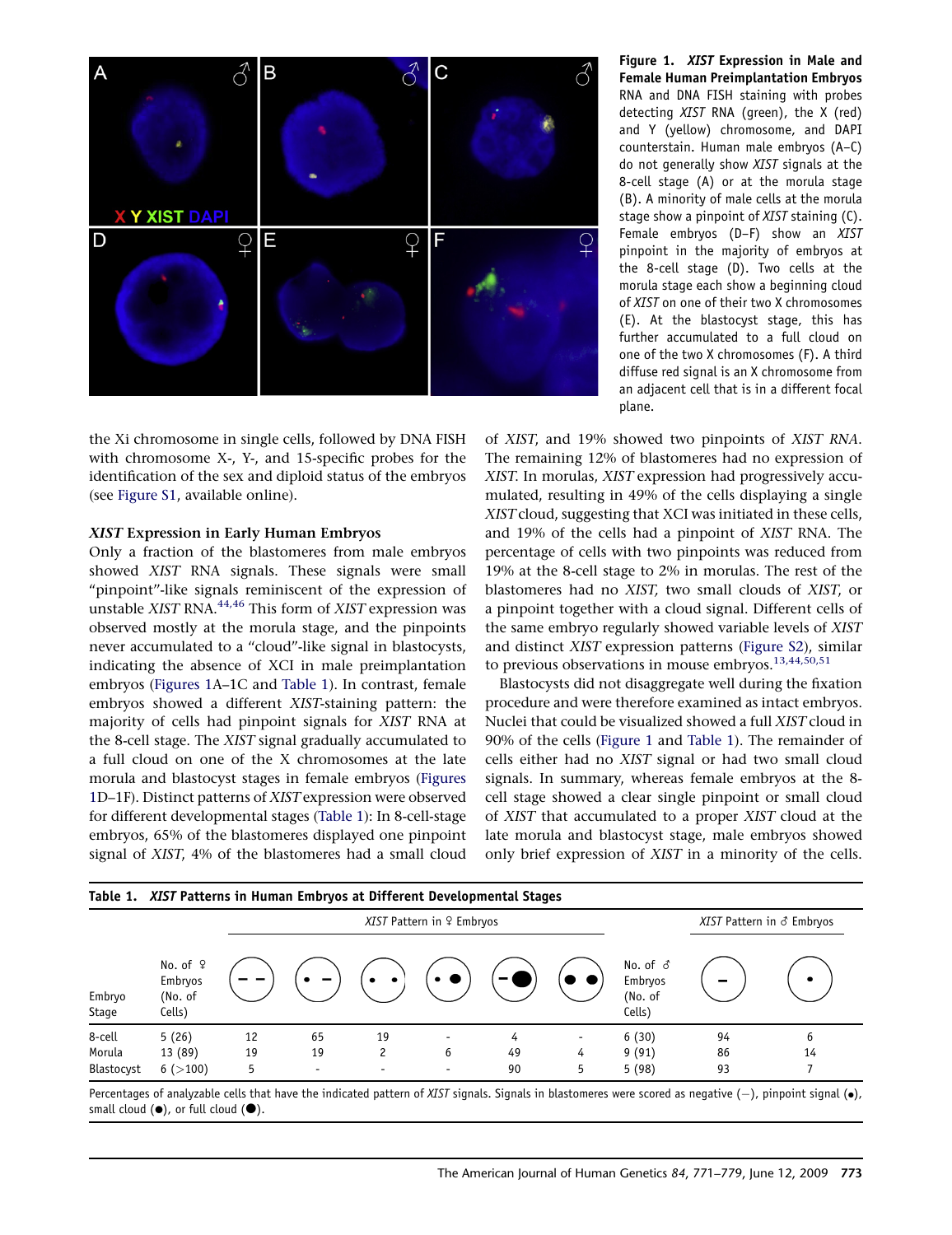<span id="page-3-0"></span>

Thus, a clear difference in the timing, duration, and level of XIST expression between male and female human embryos suggests the occurrence of XCI in female preimplantation embryos.

# Absence of Transcriptional Activity on the XIST-Coated Chromosomal Region

We analyzed the transcriptional activity together with XIST staining, because XIST RNA accumulation on the X chromosome itself does not automatically imply an inactivated status of the X chromosome. Transcriptional activity was investigated by Cot1 RNA FISH staining, which highlights areas of ongoing hnRNA transcription; trancriptionally silent nuclear compartments, such as an Xi chro-mosome, are devoid of Cot1 RNA.<sup>[15,17](#page-6-0)</sup> Human embryos were stained by RNA and DNA FISH with probes for Cot1 RNA, XIST RNA, chromosome 15, and the X and Y chromosomes. Cumulus cells of human follicle complexes were used as positive controls in each experiment (Figures S3A–S3C). Cells of human blastocysts showed XIST RNA clouds corresponding to areas where Cot1 RNA (Figures 2A–2F) was excluded. Figures 2D–2F show a representative cell with an XIST-coated X in a Cot1-depleted region and the second X chromosome in a Cot1-positive area. The Cot1 exclusion coincided with the XIST signal in 89% of the cells ( $n = 47$ ). Comparable percentages of *Cot1* exclusion from Xist/XIST-positive areas have been observed in mouse embryos and differentiating human ES cells.<sup>[15,22,24](#page-6-0)</sup> The initiation of transcriptional silencing was confirmed with RNA FISH detection of nascent transcripts of the X-linked CHIC1 gene. Blastocyst cells showed a single spot of CHIC1 expression close to one X centromere and an XIST cloud on the other Xi chromosome (Figures 2G– 2J). Biallelic expression was not observed in blastocysts

## Figure 2. Transcriptional Changes on the Inactive X Chromosome

(A–F) Cot1 exclusion around XIST. (A–C) Cells of a female blastocyst embryo, stained for Cot1 RNA (red in A) and XIST RNA (green in B) showing depleted regions of Cot-1 RNA around the XIST signals indicating the position of the Xi chromosome (merged in C). (D–F) Representative cell of a female blastocyst with staining for the X centromeres and XIST RNA (D; Xcen in magenta, XIST in green) together with Cot1 (red in E). Transcription of Cot1 RNA was absent in a region that overlaps with XIST RNA staining (F), whereas the active X without XIST staining overlaps with a Cot1-positive region.

(G–J) Female blastocyst cell with two X centromeres (cyan in G) has a single XIST cloud on one X chromosome (green in H) and monoallelic expression of CHIC1 on the other X chromosome (red in I, merged in J). A dust spot is visible in all colors and is therefore nonspecific staining.

and was not assayed in earlier stages. Thus, the X chromosome that is at least partially coated with XIST RNA in the human embryo is in a transcriptionally silent area, demonstrating that XCI and dosage compensation commences in preimplantation female human embryos.

# Chromatin Conformational Changes on the Inactive X Chromosome

To further explore XCI in human preimplantation embryos, we investigated histone modifications that are established hallmarks of a silenced X chromosome. Specific accumulation of one or more histone modifications forms macrochromatin bodies that indicate the position of the Xi chromosome, as shown for XCI in mouse preimplantation embryos and in differentiating mouse and human ES cells.[1,4,16,17,25,52–54](#page-6-0)

Identification of the chromatin state of X chromosomes was carried out with antibodies that detect hypoacetylation of lysine 9 on histone H3 (H3K9ac), accumulation of trimethylation of lysine 27 on H3 (H3K27Me3), and the enrichment of the histone variant macroH2A, $1,4,16,17,52,53$ followed by DNA FISH for the gender identification of the embryo. As a control, we used cumulus cells in which the Xi chromosome can be identified as a chromatin-dense Barr body or amniocytes in which immunostaining together with XIST detection is possible. Human cumulus cells showed DAPI-dense Barr bodies that were positively stained for macroH2A and H3K27Me3, marks associated with inactive chromatin ([Figures S3](#page-6-0)D–S3G). Amniocytes showed the same accumulation of chromatin markers overlaying the XIST signal [\(Figures S3](#page-6-0)H–S3K). In addition, staining with an antibody against H3K9 acetylation, an active chromatin mark, showed exclusion from Barr bodies in cumulus cells or from XIST-stained regions in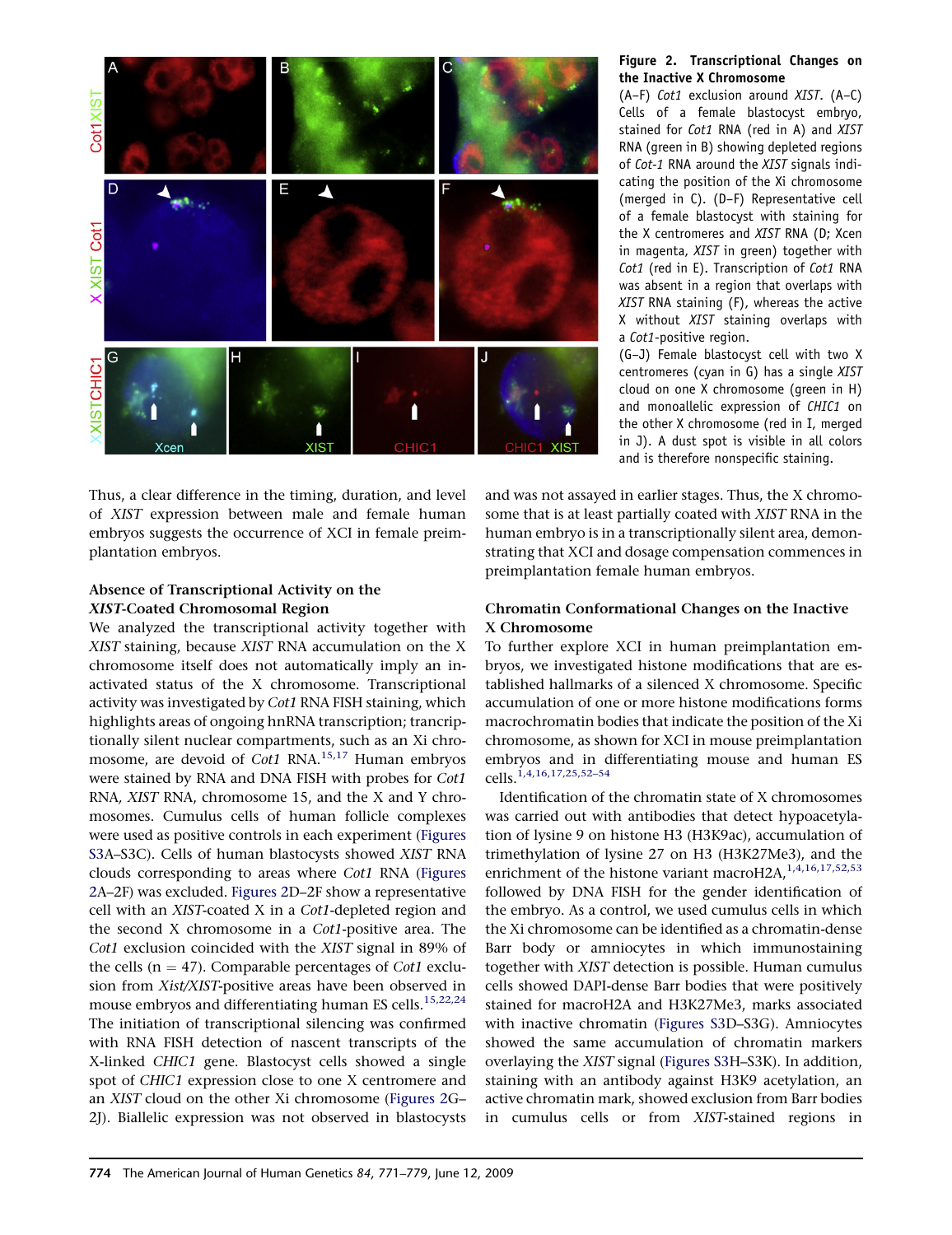

#### Figure 3. Epigenetic Changes on the Inactive X Chromosome

(A–C) Three adjacent blastocyst cells show a single nuclear domain with H3K27Me3 hypermethylation (arrowheads in J and enlarged panels 1–3), and staining for H3K9 acetylation (B, 1–3) shows an H3K9ac-depleted region overlaying the H3K27Me3 accumulation (C, 1–3), indicating the position of the Xi chromosome.

(D–F) Representative blastocyst cell shows a single nuclear domain with H3K27 hypermethylation (green, D) and enrichment for macroH2A (red, E) with a clear overlap (yellow, F), analogous to the signal around an Xi chromosome.

amniocytes ([Figures S3L](#page-6-0)–S3S). These findings confirm the specificity of the antibodies used to indicate a macrochromatin body as the Xi. Staining of cells from preimplantation blastocysts with the use of the same antibodies showed identical results; i.e., double staining showed a single region where accumulated H3K27Me3 formed an exact overlay with the region of H3K9 hypoacetylation (Figures 3A–3C), indicating the presence of an Xi. Furthermore, macroH2A enrichment and accumulation of H3K27Me3 (Figures 3D–3F) colocalized exactly in blastocyst cells. Up to 30% of the analyzable cells in blastocysts showed a double immunostaining of chromatin marks that are specific for XCI (either H3K27Me3 together with macroH2A or H3K27Me3 in a depleted region of H3K9ac). The other 70% of the cells had no visible accumulation (or depletion, in the case of H3K9ac) of either antibody, and single accumulations were rarely found (<5%). In contrast, male embryos did not show accumulation of H3K27Me3 or macroH2a, and no specific exclusion of H3K9ac was observed (data not shown).

Taken altogether, these observations show that once XIST RNA coats the X chromosome in human embryos, epigenetic changes that are known to lead to XCI are

induced, similar to that which has been observed in mouse preimplantation embryos and ES cells.<sup>[4,55,56](#page-6-0)</sup>

## **Discussion**

In contrast to previous suggestions that XCI may not be present in the human preimplantation embryo, [4,42,43,55,57](#page-6-0) our observations of XIST RNA accumulation in female embryos, local accumulation of Xi-specific chromatin modifications, and the absence of active transcription in XIST RNA-coated areas indicate that XCI occurs in human female preimplantation embryos, starting from the 8-cell stage. However, the extent of the coating by XIST and the extent of transcriptional silencing other than that of the CHIC1 gene remain unknown.

# Conservation of Timing of X Chromosome Inactivation

The developmental stage at which embryonic genome activation occurs in mammalian species varies considerably: at the 1- to 2-cell stage in mice, at the 4- to 8-cell stage in cows and humans, and at the 8- to 16-cell stage in sheep and rabbits.[58,59](#page-8-0) The necessity of dosage compensation by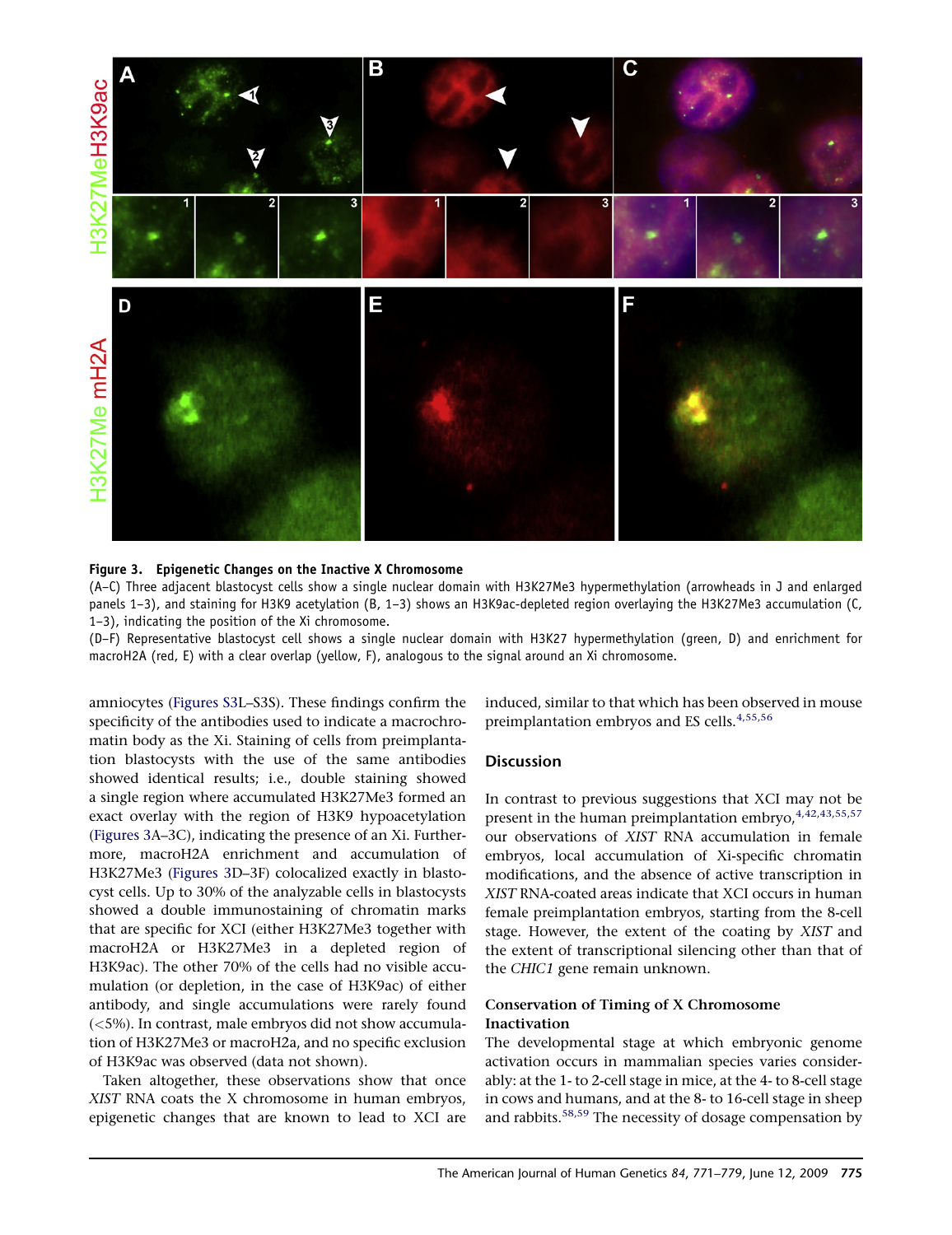XCI is likely to start at the onset of genome activation; thus, around the 2-cell stage in mice and around the 8-cell stage in humans. Initiation of XCI can be detected in mice from the 2-cell stage onward by Xist RNA FISH, showing a small pinpoint of Xist in 67% of female cells, and complete X-associated Xist accumulation occurs by the 8-cell stage.<sup>[15,17](#page-6-0)</sup> In human embryos, we observed pinpoint XIST signals in 65% of female 8-cell blastomeres and cis accumulation (cloud-like signals) of XIST in late morulas and in blastocysts [\(Figure 1](#page-2-0) and [Table 1\)](#page-2-0). We could not analyze embryos before the 6- to 8-cell stage because such embryos were not available for research. Given that our observations in 6- to 8-cell-stage human embryos show XIST RNA with exactly the same pinpoint signals and at a similar frequency as those in 2-cell-stage mouse embryos (67% versus 65%; [Table 1](#page-2-0) and  $^{15}$ ), it is likely that the 8-cell stage represents the actual onset of XIST expression in humans. The later stage of XCI in humans relative to mice suggests a correlation with the later transition from maternal to embryonic or zygotic gene expres-sion in humans.<sup>[60](#page-8-0)</sup>

XIST patterns were analyzed only in euploid cells, and because similar results were observed in cells derived form normal or mosaic embryos ([Table S1](#page-6-0)), these data were combined. No consistent pattern of XIST expression was discernible in the sex aneuploid cells ([Table S1\)](#page-6-0). The quality of the embryos did not influence the results; we observed similar patterns of XCI in euploid cells of surplus embryos and cryopreserved embryos. It is likely that aneuploidies other than those detected with the chromosome X, Y, or 15 probes were present in the analyzed cells, because human embryos are known to have high aneu-ploidy rates.<sup>[61](#page-8-0)</sup> However, aneuploidies may have only a subtle effect on the skewing of the selected X chromo-some.<sup>[62](#page-8-0)</sup>

Comparison of several characteristics of XCI between mouse and human embryos indicates that although the onset of XIST expression may occur later in humans than in mice, the timeline and order of XIST expression initiation through actual XCI is similar in mice and men ([Figure 2](#page-3-0) and  $63$ ).

# Detection of XIST in Male Embryos

In contrast to previous reports on the detection of XIST in human embryos, $42,43$  we found a clear difference in XIST expression between male and female embryos [\(Figure 1\)](#page-2-0). The previous data on human male embryos were obtained by nested PCR, which, in contrast to our FISH method, detects very low levels of XIST RNA. The large number of cycles in this method probably masked the difference in XIST levels between male and female embryos, leading to the erroneous conclusion that human embryos do not initiate  $XCI^{42,43}$  In general, large differences in levels of Xist/XIST expression are found between embryos and between cells of a single embryo in both mice $17,50$  and humans [\(Table 1](#page-2-0) and [Figure S2\)](#page-6-0). PCR detection of RNA expression in pooled embryos or even single embryos

can mask these variations, $50$  and interpretations of these results are therefore unreliable. Thus, although PCR is more sensitive than the FISH method, the ability to localize the transcripts, as in a FISH experiment, is essential for studying the X-inactivation process.

The onset of Xist/XIST expression in male embryos, detected as a pinpoint signal by Xist/XIST RNA FISH, is slightly later than that in female embryos, both in mice and in humans  $(17, 44, 45, 41)$  and [Table 1\)](#page-2-0). Although our *XIST* RNA FISH probe did not overlap with the reported transcribed TSIX sequence (MIM 300181),  $^{64}$  $^{64}$  $^{64}$  which is transcribed in the opposite orientation and may be involved in downregulation of XIST, we cannot exclude that the transient male and early female pinpoint signals are (in part) TSIX RNA. We therefore tested TSIX probes that had been used previously to detect TSIX in human fetal cells, <sup>[64](#page-8-0)</sup> but we failed to obtain specific signals on either embryos or control fetal amniocytes from routine amniocentesis. Single-strand XIST and TSIX RNA probes produced too much background. Thus, whether human TSIX plays a role in the initiation of XCI in humans remains to be investigated.

Similar to those in mouse embryos, the pinpoint signals in human male embryos never accumulated to a complete cloud, indicating that initial XIST and/or TSIX expression does not lead to actual inactivation of the X chromosome in male embryos.  $(^{17,44,45)}$  and [Table 1](#page-2-0)).

# What Is the Mechanism of X Chromosome Inactivation?

Our data on human embryos show a variety of XIST-staining patterns that are similar to mouse Xist embryo patterns (<sup>[13,15,17,19,44,](#page-6-0)</sup> [Table 1](#page-2-0), and [Figure S1\)](#page-6-0). Slight discrepancies between published data can be explained by differences in detection sensitivity, because double Xist signals were observed more frequently when larger probes and increased signal amplification were used.<sup>[13,15,44](#page-6-0)</sup>

Both random XCI and imprinted XCI can result in patterns of XCI that are comparable to the patterns that we have observed in human embryos: Of the different models for random  $XCI<sub>i</sub><sup>8</sup>$  the stochastic model—in which every X chromosome has a certain probability of being inactivated, resulting in a majority of cells with one Xi, as well as cells with no Xi or two  $Xis$ — $^7$  best explains our results. Only this model accommodates the variety of XIST expression patterns such as we have observed; other random XCI models view this variation as errors of the XCI mechanism. Imprinted XCI has a preferential expression of the paternal Xist allele but is only manifested in 70%–90% of the cells, whereas the remainder of the cells show no Xist expression. These Xist-negative cells may at a later stage inactivate the correct number of X chromosomes, akin to random  $XCI$ <sup>[65](#page-8-0)</sup>. The human data could thus be explained by both imprinted and random mechanisms of XCI. The majority of blastomeres from our 8-cell human female embryos showed only one pinpoint XIST signal, suggesting a preference for activation of a single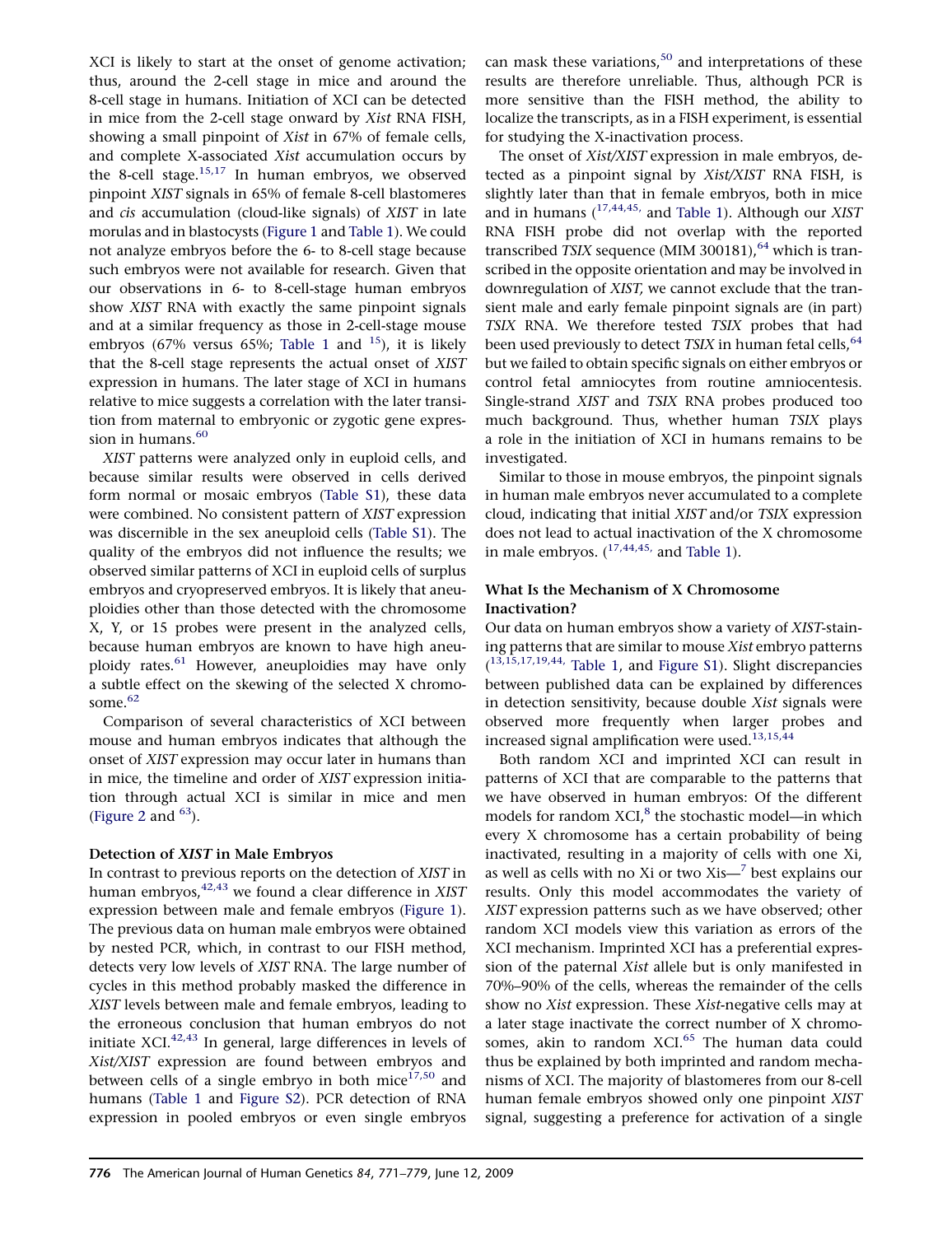<span id="page-6-0"></span>XIST allele that could be indicative of imprinted XCI, similar to that which is observed in mice. The obvious solution would be parental tracing of the expressed XIST gene. Unfortunately, this was not possible with these anonymously donated embryos. Future experiments are necessary in order to determine whether XCI in human embryos is a random process or whether imprinted XCI is fully conserved.

In summary, we find X-associated accumulation of XIST RNA in female cleavage-stage and blastocyst embryos, together with transcriptional silencing and Xi-specific histone modifications. These results indicate that (at least part of) the X chromosome is silenced in human preimplantation embryos. Our findings therefore suggest that X-linked dosage compensation in mammalian preimplantation embryos is evolutionary conserved.

#### Supplemental Data

Supplemental Data include three figures and one table and can be found with this article online at <http://www.ajhg.org/>.

#### Acknowledgments

We thank Frank Grosveld and Willy Baarends for valuable comments; Eric Steegers for financial support; Cindy Eleveld, Arletta Bol, Shimaira van Beusekom, Bert Eussen, and Erwin Brosens for technical assistance; the Erasmus MC IVF team for support; and the patients for their generous embryo donation.

Received: January 29, 2009 Revised: April 27, 2009 Accepted: May 4, 2009 Published online: May 28, 2009

## Web Resources

The URLs for data presented herein are as follows:

- Online Mendelian Inheritance in Man (OMIM), [http://www.ncbi.](http://www.ncbi.nlm.nih.gov/Omim/) [nlm.nih.gov/Omim/](http://www.ncbi.nlm.nih.gov/Omim/)
- University of California, Santa Cruz (USSC) Genome Browser, <http://genome.ucsc.edu/>

#### References

- 1. Brockdorff, N., Ashworth, A., Kay, G.F., Cooper, P., Smith, S., McCabe, V.M., Norris, D.P., Penny, G.D., Patel, D., and Rastan, S. (1991). Conservation of position and exclusive expression of mouse Xist from the inactive X chromosome. Nature 351, 329–331.
- 2. Brown, C.J., Ballabio, A., Rupert, J.L., Lafreniere, R.G., Grompe, M., Tonlorenzi, R., and Willard, H.F. (1991). A gene from the region of the human X inactivation centre is expressed exclusively from the inactive X chromosome. Nature 349, 38–44.
- 3. Penny, G.D., Kay, G.F., Sheardown, S.A., Rastan, S., and Brockdorff, N. (1996). Requirement for Xist in X chromosome inactivation. Nature 379, 131–137.
- 4. Heard, E., and Disteche, C.M. (2006). Dosage compensation in mammals: Fine-tuning the expression of the X chromosome. Genes Dev. 20, 1848–1867.
- 5. Lyon, M.F. (1961). Gene action in the X-chromosome of the mouse (Mus musculus L.). Nature 190, 372–373.
- 6. Avner, P., and Heard, E. (2001). X-chromosome inactivation: Counting, choice and initiation. Nat. Rev. Genet. 2, 59–67.
- 7. Monkhorst, K., Jonkers, I., Rentmeester, E., Grosveld, F., and Gribnau, J. (2008). X inactivation counting and choice is a stochastic process: Evidence for involvement of an X-linked activator. Cell 132, 410–421.
- 8. Starmer, J., and Magnuson, T. (2009). A new model for random X chromosome inactivation. Development 136, 1–10.
- 9. Graves, J.A. (1996). Mammals that break the rules: Genetics of marsupials and monotremes. Annu. Rev. Genet. 30, 233–260.
- 10. Takagi, N., and Sasaki, M. (1975). Preferential inactivation of the paternally derived X chromosome in the extraembryonic membranes of the mouse. Nature 256, 640–642.
- 11. West, J.D., Frels, W.I., Papaioannou, V.E., Karr, J.P., and Chapman, V.M. (1977). Development of interspecific hybrids of Mus. J. Embryol. Exp. Morphol. 41, 233–243.
- 12. Kay, G.F., Barton, S.C., Surani, M.A., and Rastan, S. (1994). Imprinting and X chromosome countingmechanisms determine Xist expression in early mouse development. Cell 77, 639–650.
- 13. Nesterova, T.B., Barton, S.C., Surani, M.A., and Brockdorff, N. (2001). Loss of Xist imprinting in diploid parthenogenetic preimplantation embryos. Dev. Biol. 235, 343–350.
- 14. Zuccotti, M., Boiani, M., Ponce, R., Guizzardi, S., Scandroglio, R., Garagna, S., and Redi, C.A. (2002). Mouse Xist expression begins at zygotic genome activation and is timed by a zygotic clock. Mol. Reprod. Dev. 61, 14–20.
- 15. Huynh, K.D., and Lee, J.T. (2003). Inheritance of a pre-inactivated paternal X chromosome in early mouse embryos. Nature 426, 857–862.
- 16. Mak, W., Nesterova, T.B., de Napoles, M., Appanah, R., Yamanaka, S., Otte, A.P., and Brockdorff, N. (2004). Reactivation of the paternal X chromosome in early mouse embryos. Science 303, 666–669.
- 17. Okamoto, I., Otte, A.P., Allis, C.D., Reinberg, D., and Heard, E. (2004). Epigenetic dynamics of imprinted X inactivation during early mouse development. Science 303, 644–649.
- 18. Sugawara, O., Takagi, N., and Sasaki, M. (1985). Correlation between X-chromosome inactivation and cell differentiation in female preimplantation mouse embryos. Cytogenet. Cell Genet. 39, 210–219.
- 19. Matsui, J., Goto, Y., and Takagi, N. (2001). Control of Xist expression for imprinted and random X chromosome inactivation in mice. Hum. Mol. Genet. 10, 1393–1401.
- 20. Lyon, M.F., and Rastan, S. (1984). Parental source of chromosome imprinting and its relevance for X chromosome inactivation. Differentiation 26, 63–67.
- 21. Tada, T., Obata, Y., Tada, M., Goto, Y., Nakatsuji, N., Tan, S., Kono, T., and Takagi, N. (2000). Imprint switching for nonrandom X-chromosome inactivation during mouse oocyte growth. Development 127, 3101–3105.
- 22. Okamoto, I., Arnaud, D., Le Baccon, P., Otte, A.P., Disteche, C.M., Avner, P., and Heard, E. (2005). Evidence for de novo imprinted X-chromosome inactivation independent of meiotic inactivation in mice. Nature 438, 369–373.
- 23. Dhara, S.K., and Benvenisty, N. (2004). Gene trap as a tool for genome annotation and analysis of X chromosome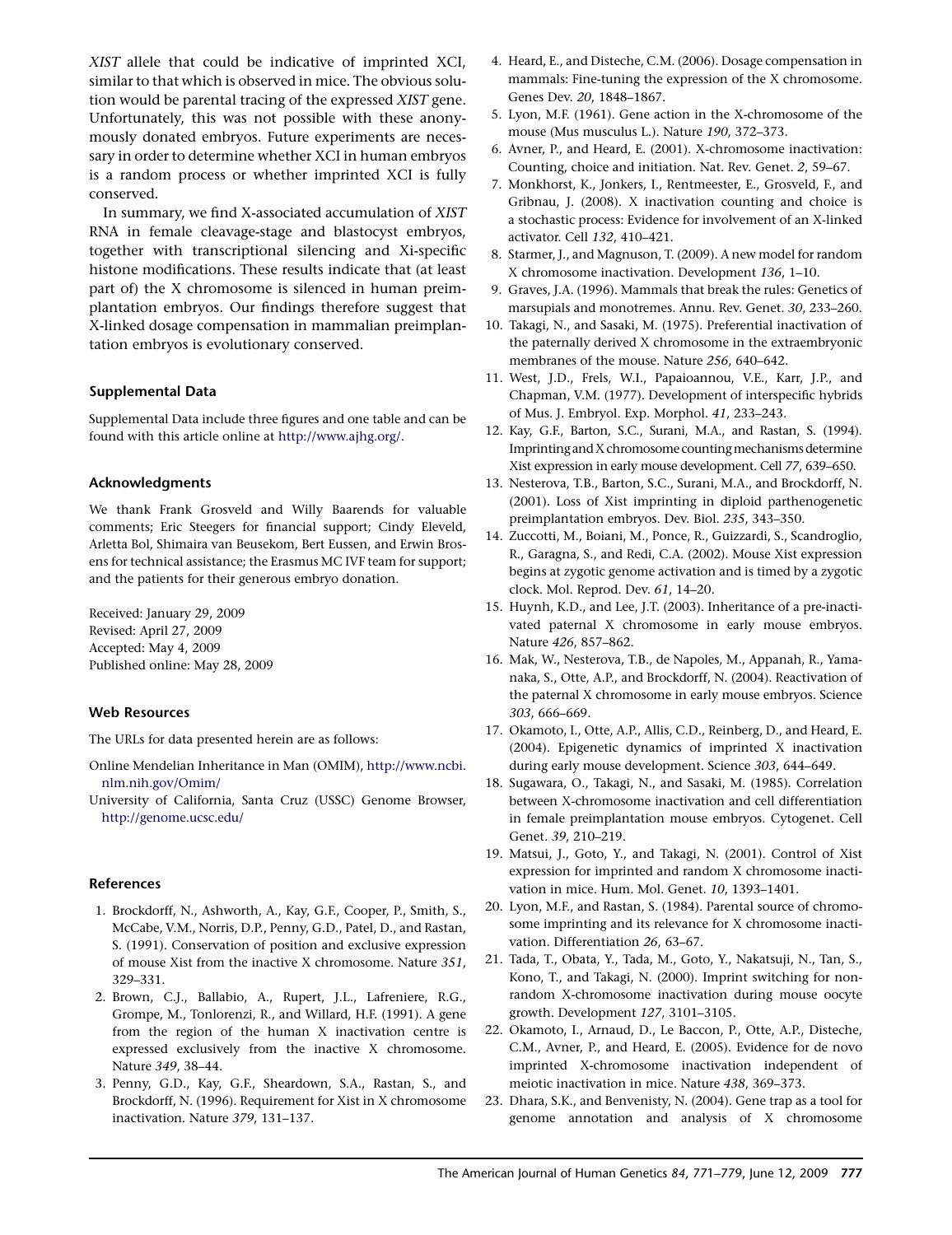<span id="page-7-0"></span>inactivation in human embryonic stem cells. Nucleic Acids Res. 32, 3995–4002.

- 24. Silva, S.S., Rowntree, R.K., Mekhoubad, S., and Lee, J.T. (2008). X-chromosome inactivation and epigenetic fluidity in human embryonic stem cells. Proc. Natl. Acad. Sci. USA105, 4820–4825.
- 25. Hall, L.L., Byron, M., Butler, J., Becker, K.A., Nelson, A., Amit, M., Itskovitz-Eldor, J., Stein, J., Stein, G., Ware, C., et al. (2008). X-inactivation reveals epigenetic anomalies in most hESC but identifies sublines that initiate as expected. J. Cell. Physiol. 216, 445–452.
- 26. Hoffman, L.M., Hall, L., Batten, J.L., Young, H., Pardasani, D., Baetge, E.E., Lawrence, J., and Carpenter, M.K. (2005). X-inactivation status varies in human embryonic stem cell lines. Stem Cells 23, 1468–1478.
- 27. Shen, Y., Matsuno, Y., Fouse, S.D., Rao, N., Root, S., Xu, R., Pellegrini, M., Riggs, A.D., and Fan, G. (2008). X-inactivation in female human embryonic stem cells is in a nonrandom pattern and prone to epigenetic alterations. Proc. Natl. Acad. Sci. USA 105, 4709–4714.
- 28. Harrison, K.B., and Warburton, D. (1986). Preferential X-chromosome activity in human female placental tissues. Cytogenet. Cell Genet. 41, 163–168.
- 29. Ropers, H.H., Wolff, G., and Hitzeroth, H.W. (1978). Preferential X inactivation in human placenta membranes: Is the paternal X inactive in early embryonic development of female mammals? Hum. Genet. 43, 265–273.
- 30. Harrison, K.B. (1989). X-chromosome inactivation in the human cytotrophoblast. Cytogenet. Cell Genet. 52, 37–41.
- 31. Goto, T., Wright, E., and Monk, M. (1997). Paternal X-chromosome inactivation in human trophoblastic cells. Mol. Hum. Reprod. 3, 77–80.
- 32. Migeon, B.R., Wolf, S.F., Axelman, J., Kaslow, D.C., and Schmidt, M. (1985). Incomplete X chromosome dosage compensation in chorionic villi of human placenta. Proc. Natl. Acad. Sci. USA 82, 3390–3394.
- 33. Looijenga, L.H., Gillis, A.J., Verkerk, A.J., van Putten, W.L., and Oosterhuis, J.W. (1999). Heterogeneous X inactivation in trophoblastic cells of human full-term female placentas. Am. J. Hum. Genet. 64, 1445–1452.
- 34. Bamforth, F., Machin, G., and Innes, M. (1996). X-chromosome inactivation is mostly random in placental tissues of female monozygotic twins and triplets. Am. J. Med. Genet. 61, 209–215.
- 35. Uehara, S., Tamura, M., Nata, M., Ji, G., Yaegashi, N., Okamura, K., and Yajima, A. (2000). X-chromosome inactivation in the human trophoblast of early pregnancy. J. Hum. Genet. 45, 119–126.
- 36. Zeng, S.M., and Yankowitz, J. (2003). X-inactivation patterns in human embryonic and extra-embryonic tissues. Placenta 24, 270–275.
- 37. Migeon, B.R., Schmidt, M., Axelman, J., and Cullen, C.R. (1986). Complete reactivation of X chromosomes from human chorionic villi with a switch to early DNA replication. Proc. Natl. Acad. Sci. USA 83, 2182–2186.
- 38. Migeon, B.R., Axelman, J., and Jeppesen, P. (2005). Differential X reactivation in human placental cells: Implications for reversal of X inactivation. Am. J. Hum. Genet. 77, 355–364.
- 39. Shao, C., and Takagi, N. (1990). An extra maternally derived X chromosome is deleterious to early mouse development. Development 110, 969–975.
- 40. Lee, J.T. (2000). Disruption of imprinted X inactivation by parent-of-origin effects at Tsix. Cell 103, 17–27.
- 41. Takagi, N. (2003). Imprinted X-chromosome inactivation: Enlightenment from embryos in vivo. Semin. Cell Dev. Biol. 14, 319–329.
- 42. Daniels, R., Zuccotti, M., Kinis, T., Serhal, P., and Monk, M. (1997). XIST expression in human oocytes and preimplantation embryos. Am. J. Hum. Genet. 61, 33–39.
- 43. Ray, P.F., Winston, R.M., and Handyside, A.H. (1997). XIST expression from the maternal X chromosome in human male preimplantation embryos at the blastocyst stage. Hum. Mol. Genet. 6, 1323–1327.
- 44. Sheardown, S.A., Duthie, S.M., Johnston, C.M., Newall, A.E., Formstone, E.J., Arkell, R.M., Nesterova, T.B., Alghisi, G.C., Rastan, S., and Brockdorff, N. (1997). Stabilization of Xist RNA mediates initiation of X chromosome inactivation. Cell 91, 99-107.
- 45. Latham, K.E., Patel, B., Bautista, F.D., and Hawes, S.M. (2000). Effects of X chromosome number and parental origin on X-linked gene expression in preimplantation mouse embryos. Biol. Reprod. 63, 64–73.
- 46. Panning, B., Dausman, J., and Jaenisch, R. (1997). X chromosome inactivation is mediated by Xist RNA stabilization. Cell 90, 907–916.
- 47. Hohmann, F.P., Macklon, N.S., and Fauser, B.C. (2003). A randomized comparison of two ovarian stimulation protocols with gonadotropin-releasing hormone (GnRH) antagonist cotreatment for in vitro fertilization commencing recombinant follicle-stimulating hormone on cycle day 2 or 5 with the standard long GnRH agonist protocol. J. Clin. Endocrinol. Metab. 88, 166–173.
- 48. Plath, K., Fang, J., Mlynarczyk-Evans, S.K., Cao, R., Worringer, K.A., Wang, H., de la Cruz, C.C., Otte, A.P., Panning, B., and Zhang, Y. (2003). Role of histone H3 lysine 27 methylation in X inactivation. Science 300, 131–135.
- 49. Repping, S., van Daalen, S.K., Brown, L.G., Korver, C.M., Lange, J., Marszalek, J.D., Pyntikova, T., van der Veen, F., Skaletsky, H., Page, D.C., et al. (2006). High mutation rates have driven extensive structural polymorphism among human Y chromosomes. Nat. Genet. 38, 463–467.
- 50. Hartshorn, C., Rice, J.E., and Wangh, L.J. (2003). Differential pattern of Xist RNA accumulation in single blastomeres isolated from 8 cell stage mouse embryos following laser zona drilling. Mol. Reprod. Dev. 64, 41–51.
- 51. Hartshorn, C., Rice, J.E., and Wangh, L.J. (2002). Developmentally-regulated changes of Xist RNA levels in single preimplantation mouse embryos, as revealed by quantitative real-time PCR. Mol. Reprod. Dev. 61, 425–436.
- 52. Costanzi, C., and Pehrson, J.R. (1998). Histone macroH2A1 is concentrated in the inactive X chromosome of female mammals. Nature 393, 599–601.
- 53. Chadwick, B.P., and Willard, H.F. (2002). Cell cycle-dependent localization of macroH2A in chromatin of the inactive X chromosome. J. Cell Biol. 157, 1113–1123.
- 54. Chaumeil, J., Okamoto, I., Guggiari, M., and Heard, E. (2002). Integrated kinetics of X chromosome inactivation in differentiating embryonic stem cells. Cytogenet. Genome Res.99, 75–84.
- 55. Chow, J.C., Yen, Z., Ziesche, S.M., and Brown, C.J. (2005). Silencing of the mammalian X chromosome. Annu. Rev. Genomics Hum. Genet. 6, 69–92.
- 56. Latham, K.E. (2005). X chromosome imprinting and inactivation in preimplantation mammalian embryos. Trends Genet. 21, 120–127.